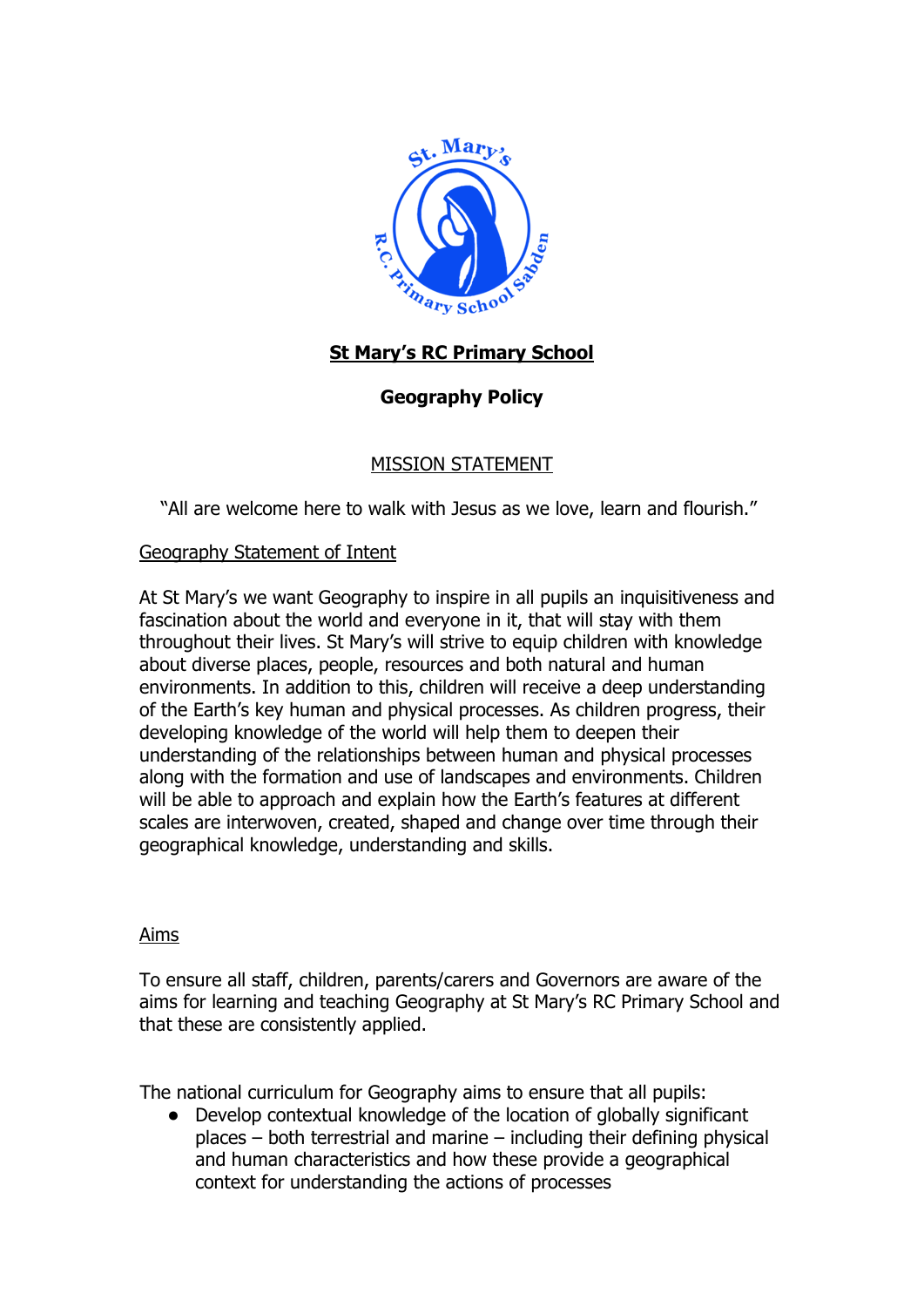- Understand the processes that give rise to key physical and human geographical features of the world, how these are interdependent and how they bring about spatial variation and change over time
- Be competent in the geographical skills needed to:
- Collect, analyse and communicate with a range of data gathered through experiences of fieldwork that deepen their understanding of geographical processes
- Interpret a range of sources of geographical information, including maps, diagrams, globes, aerial photographs and Geographical Information Systems (GIS)
- Communicate geographical information in a variety of ways, including through maps, numerical and quantitative skills and writing at length.

# School Staff

- To promote a confident, positive attitude towards the learning and use of Geography making it an enjoyable experience;
- To promote confidence and competence;
- Encourage pupils by believing that every child, with hard work, can be good at Geography through promoting a Growth Mindset.
- To understand the importance of Geography in everyday use and in the world around us.
- To provide children with a broad range of activities and opportunities that will encourage them to develop their geographical skills.
- To help the children develop geographical thinking skills so that our children can become effective, analytical, problem solvers.
- To develop important skills that will help them in their everyday lives, throughout their lives.

# Parents and Carers

- To praise their children for the good things that they do in Geography.
- To make Geography a part of children's everyday lives.
- School aims to involve parents/carers in their children's learning as much as possible and to inform them regularly of their child's progress in Geography.
- Parents/carers have the opportunity to meet with their child's class teacher at least twice a year at Parents' Evenings and receive written reports during the year.
- Parents/carers are encouraged to speak to their child's teacher at any point during the year, either informally or by making a specific appointment to discuss anything to further support them at home.
- Information about their child's progress, achievements and future targets in Geography is shared with parents/carers at these times and also ways that parents/carers may be able to assist with their child's learning.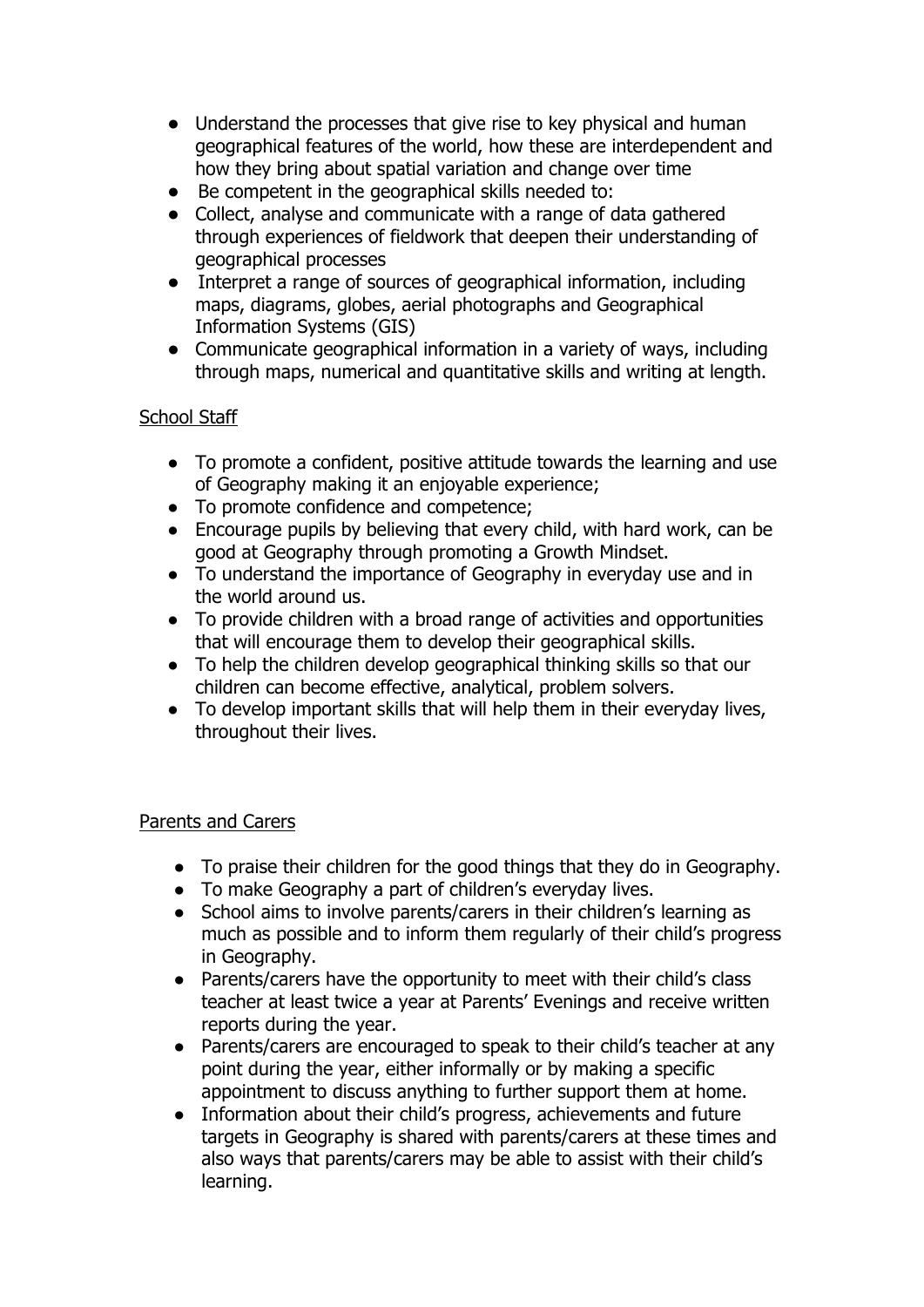#### **Governors**

A designated link governor will:

Meet with the Geography Subject Leader at least once a year to find out about;

- The school's systems for planning work, supporting staff and monitoring progress;
- The allocation, use and adequacy of resources;
- How the standards of achievement are changing over time.
- Visit School and talk to pupils about their experiences of Geography;
- Take part in lesson observations or planned Geography activities in school;
- Promote and support the positive involvement of parents in Geography;
- Attend training and other events relating to the Geography curriculum;
- To be understanding and supportive of our aims in the learning and teaching of Geography and to review this policy annually.

#### Implementation and organisation of Geography

## EYFS

- Early years pupils explore geographical themes and content through the Understanding of the World strand of the EYFS curriculum. This involves guiding children to make sense of their physical world and their community through opportunities such as investigating their school environment, researching different environments e.g. chilly places, conducting simple fieldwork and drawing simple maps and plans.
- Teachers will promote the geographical curriculum through indoor and outdoor activities to engage children's curiosity.
- They are assessed according to the Early Learning Goals at the end of the EYFS Curriculum.
- Depending on the lesson being taught, the Reception children are either; with the rest of the KS1 children for the input or have input aimed directly at their Learning Goals.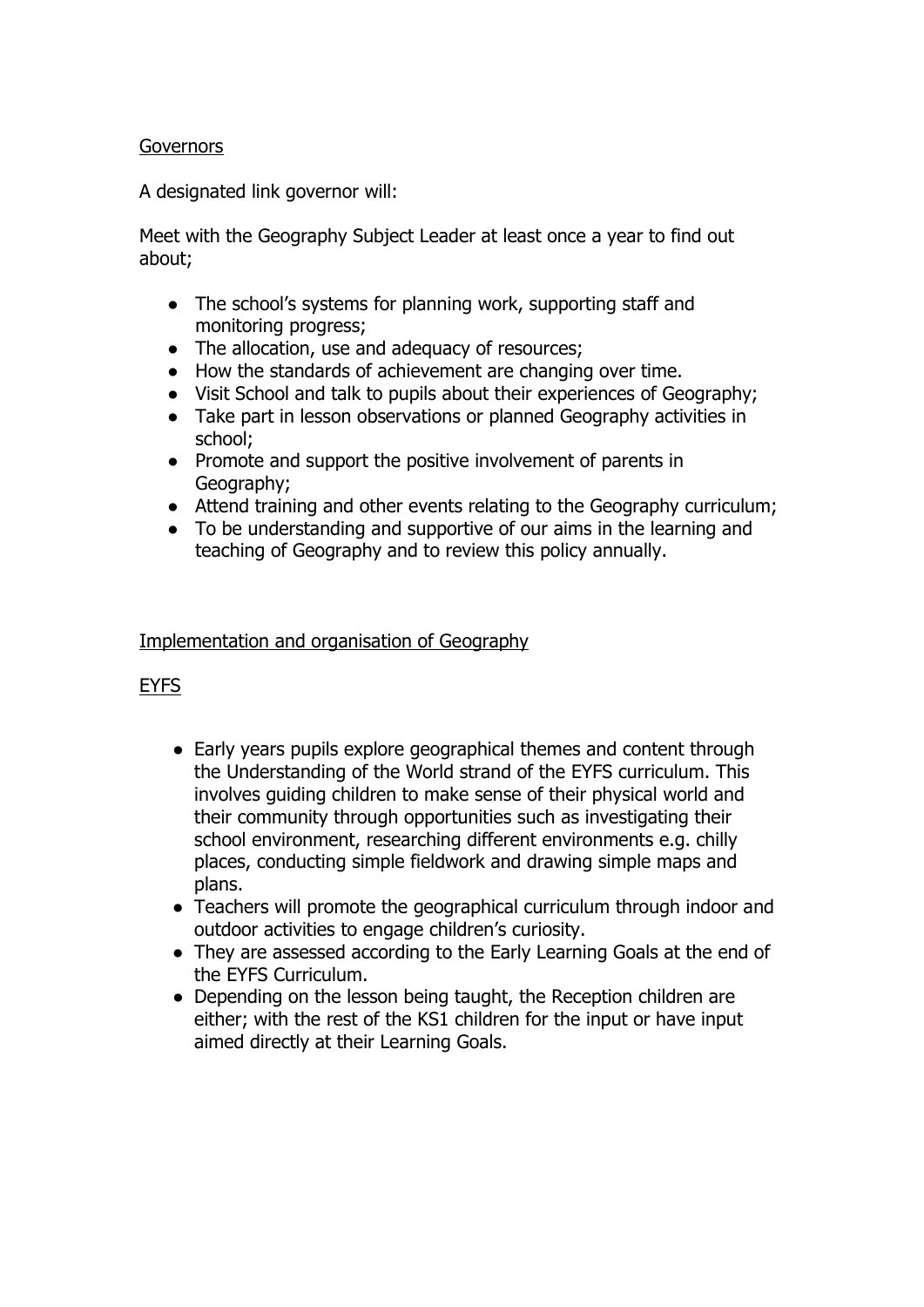In KS1 children are taught to:

- Develop an awareness of the world.
- Ask and answer simple geographical questions.
- Explore maps locating the world's seven continents and five oceans, the four countries and capitals of the United Kingdom along with the surrounding seas.
- Explore both human and physical features of the school's environment and other areas of the UK
- Make observations about features of a contrasting Non-European country through the use of atlases, books and ICT.
- Use field work to explore the seasons, weather patterns and environmental issues.
- Explore and identify seasonal and daily weather patterns and use simple compass directions.
- Begin to create their own maps using a range of media including symbols.

# KS2

In KS2 children are taught to:

- Continue to develop their curiosity and fascination about the world and its people.
- Extend their knowledge and understanding beyond the local area to include the United Kingdom and Europe, North and South America.
- Use geographical language to identify and explain key aspects of human and physical features and patterns and make links between people, places and environments.
- Develop their use of geographical knowledge, understanding and skills to enhance their location and place knowledge.
- Regularly address and devise geographical questions when investigating different places and environments.

In upper Key stage 2 children should:

- Make predictions and test simple hypotheses about events, places and geographical issues.
- Begin to understand how our knowledge of the world is constructed from a range of sources including ordnance survey maps, digital maps, globes and satellite images and continue to create their own.

KS1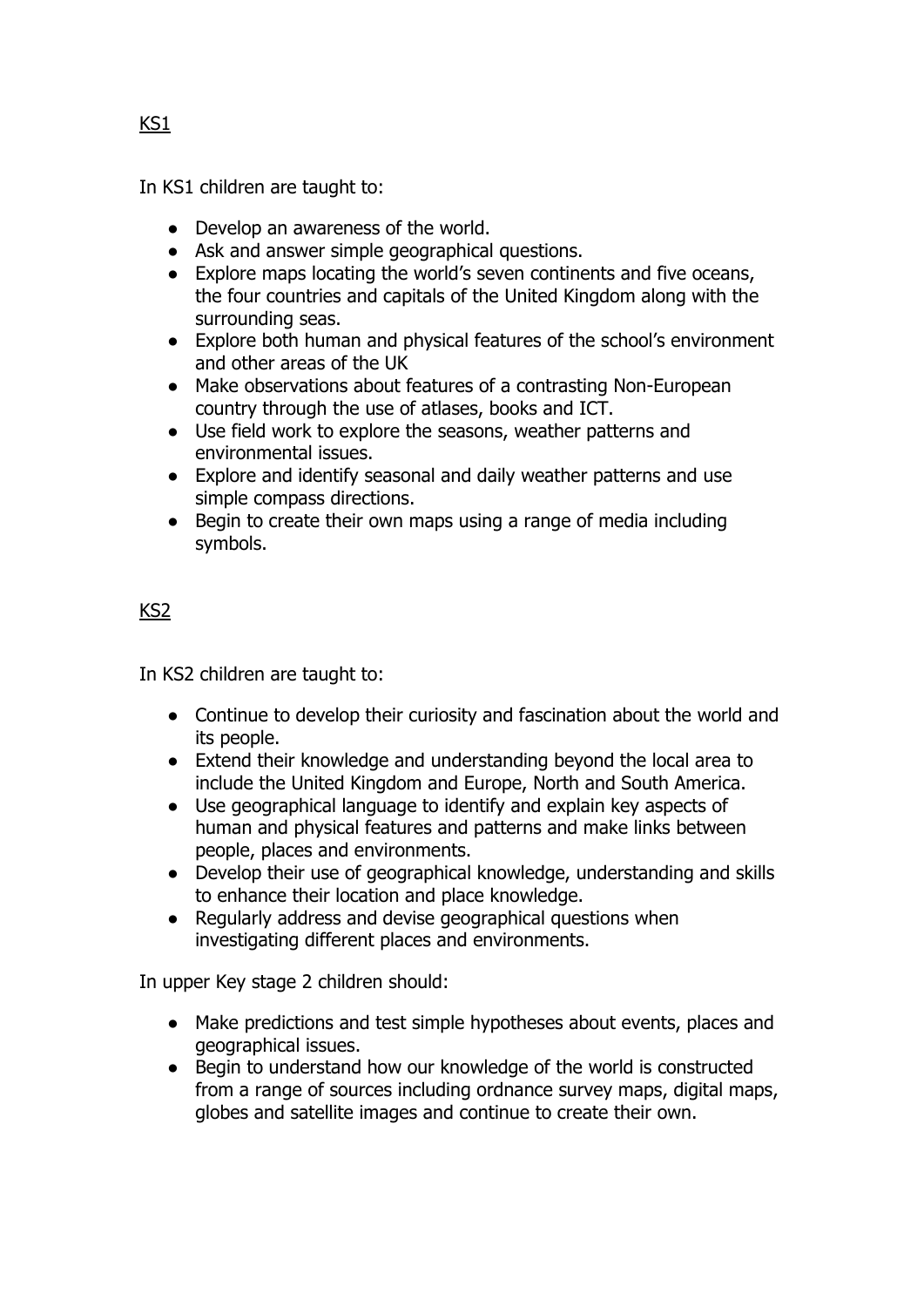#### Resources

We have a variety of resources, both tangible and computer based, to support our learning and teaching.

- Each classroom is equipped with a bank of computers for the children to use.
- Each classroom has a computer and interactive display/TV.
- All teachers have an up to date ipad.
- Classrooms have a supply of Mini ipads.
- IPads have access to apps that are develop geographical skills.
- Google maps is accessible on iPads and computers.

#### Planning Formats

● All teachers use the weekly planning proforma that includes space for Learning Intentions for each year group, whole class input, individual group activities and plenaries

#### **Assessment**

- EYFS are assessed according to Early Learning Goals.
- Years 1 and 2 are assessed according the Lancashire Key Learning Assessments.
- Years 3 and 4 are assessed according to Lancashire Key Learning Assessments.
- Years 5 and 6 are assessed according to Lancashire Key Learning Assessments.

## Cross Curricular

- Opportunities are used to draw geographical experiences out of a range of activities in other subjects such as English, History, Maths and Computing to enable children to apply and use geographical in both real life and academic contexts.
- Links between learning both in school and out of school are made.

## Homework

- Homework (please refer to the School's Homework Policy)
- Geography tasks can be given as homework tasks by class teachers.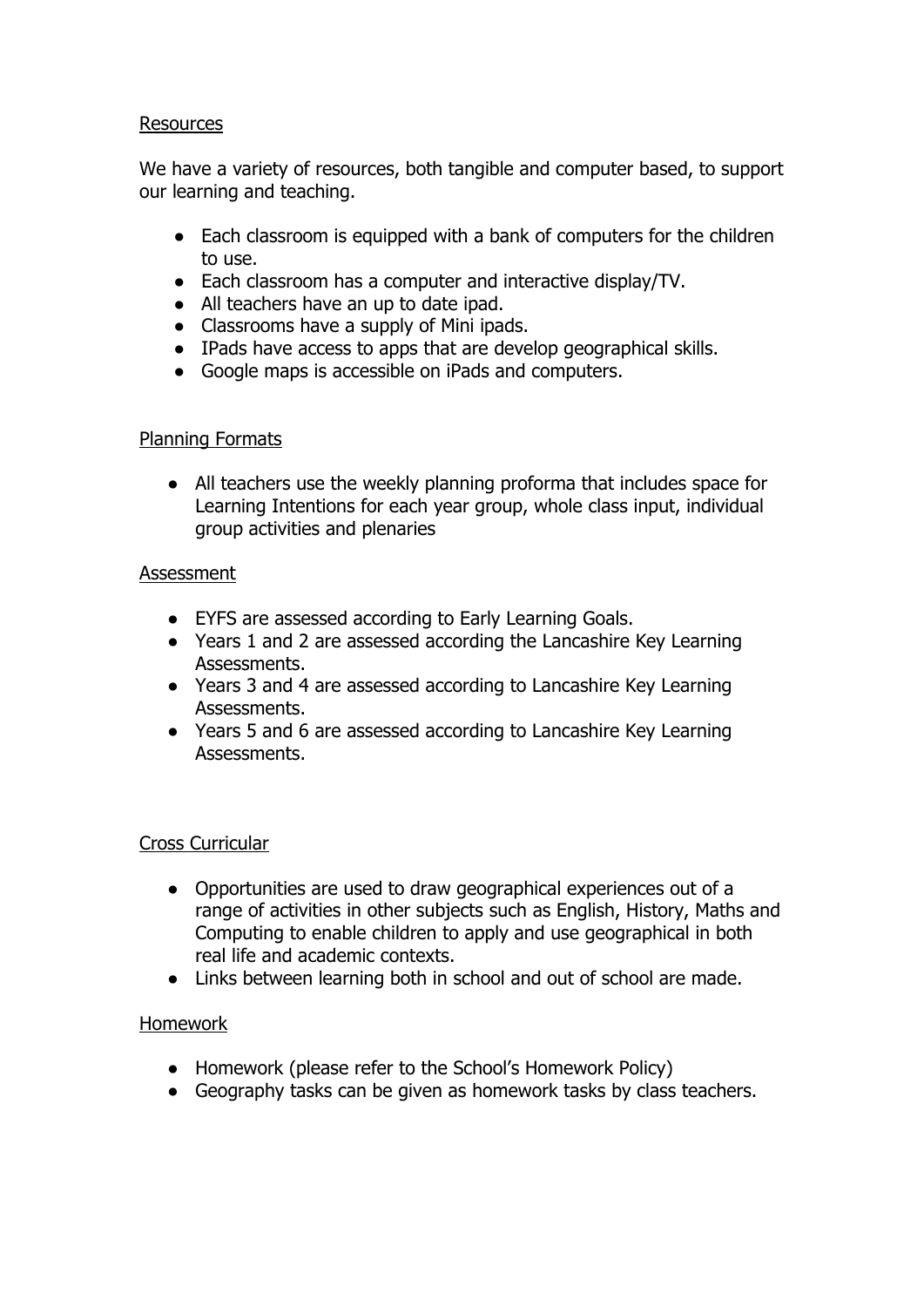#### Subject Leader

- To ensure a high profile for the subject.
- To support, guide and motivate teachers into arranging CPD if needed.
- To deliver training related to the subject and provide updates to HT.
- To keep up to date with current developments in the subject.
- To ensure a full range of relevant and effective resources are available to enhance and support learning.
- To model the teaching of Geography.
- To lead colleagues in creating a stimulating learning environment for teaching and learning.
- To ensure progression of the key knowledge and skills identified within each unit and that these are integral to the programme of study and secure at the end of each age phase.
- To monitor books and ensure that key knowledge is evidenced in outcomes, alongside and as supported, by HT
- To monitor planning and oversee the teaching of Geography
- To lead further improvement in and development of the subject as informed by effective subject overview.
- To ensure that the Geography curriculum has a positive effect on all pupils, including those who are disadvantaged or have low attainment.
- To ensure that the Geography curriculum takes account of the school's context, promotes children's pride in the local area and provides access to positive role models from the local area to enhance the geography curriculum
- To ensure that approaches are informed by and in line with current identified good practice and pedagogy.